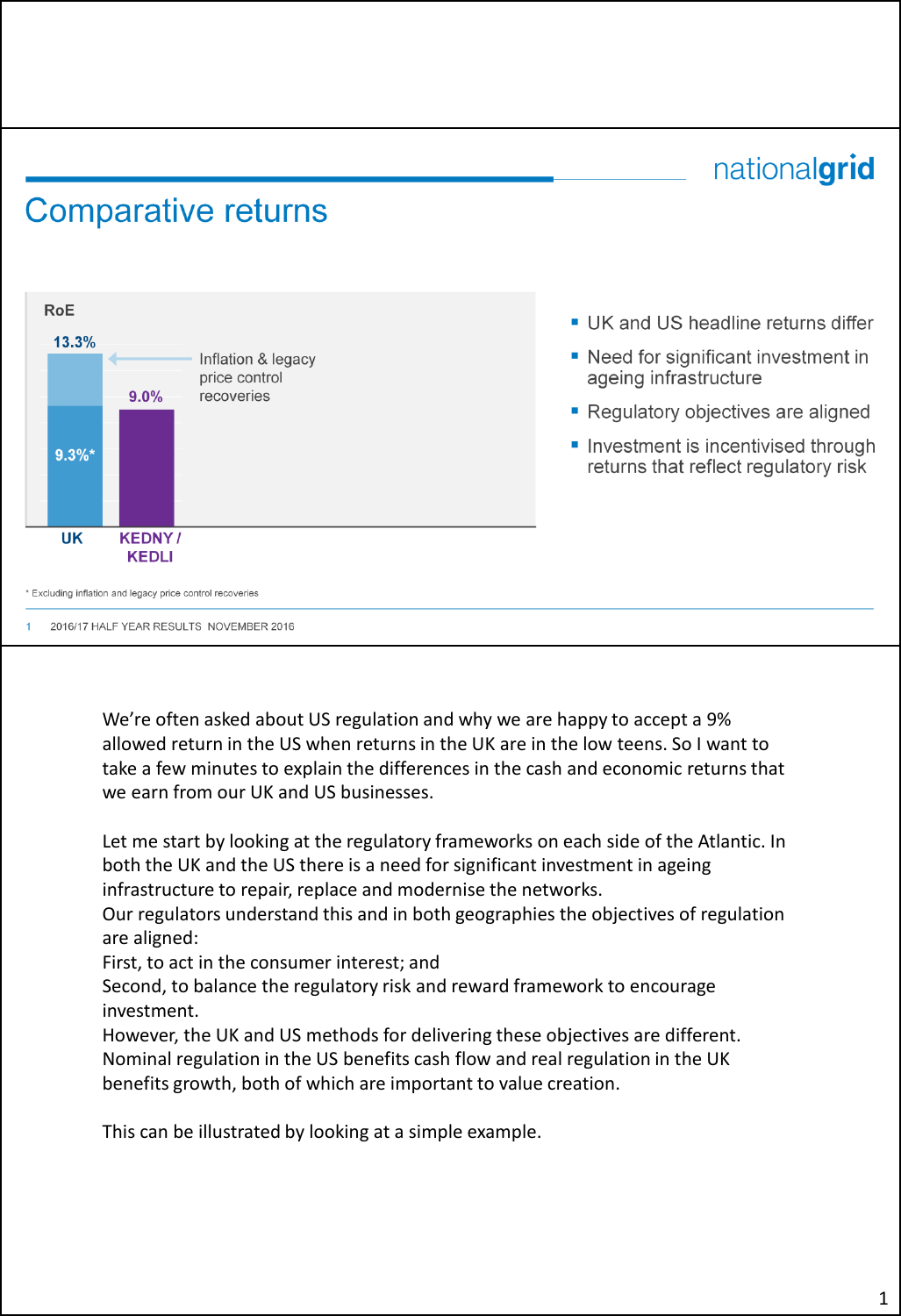## nationalgrid

### **Comparative returns**

#### Return on £1,000 Regulated Asset Base

2016/17 HALF YEAR RESULTS NOVEMBER 2016

 $\mathcal{D}$ 



### US nominal return provides faster recovery on higher equity ratio

UK cash return excludes long run RPI and legacy price control allowances

This slide compares both the economic return and the cash return, earned on a notional one thousand pounds of investment in our regulated UK businesses to the returns proposed in the new rate plans for KEDNY and KEDLI.

You can see that 48% equity in the US helps provide a greater cash return than the 38% equity ratio in the UK. In this example, we would receive £43 pounds cash return in the US compared to £35 pounds in the UK.

When added to post tax debt allowances, in total, the US yields £13 pounds more cash than the UK. This difference is important for us as we need to maintain strong cash flow metrics to fund growth in our business.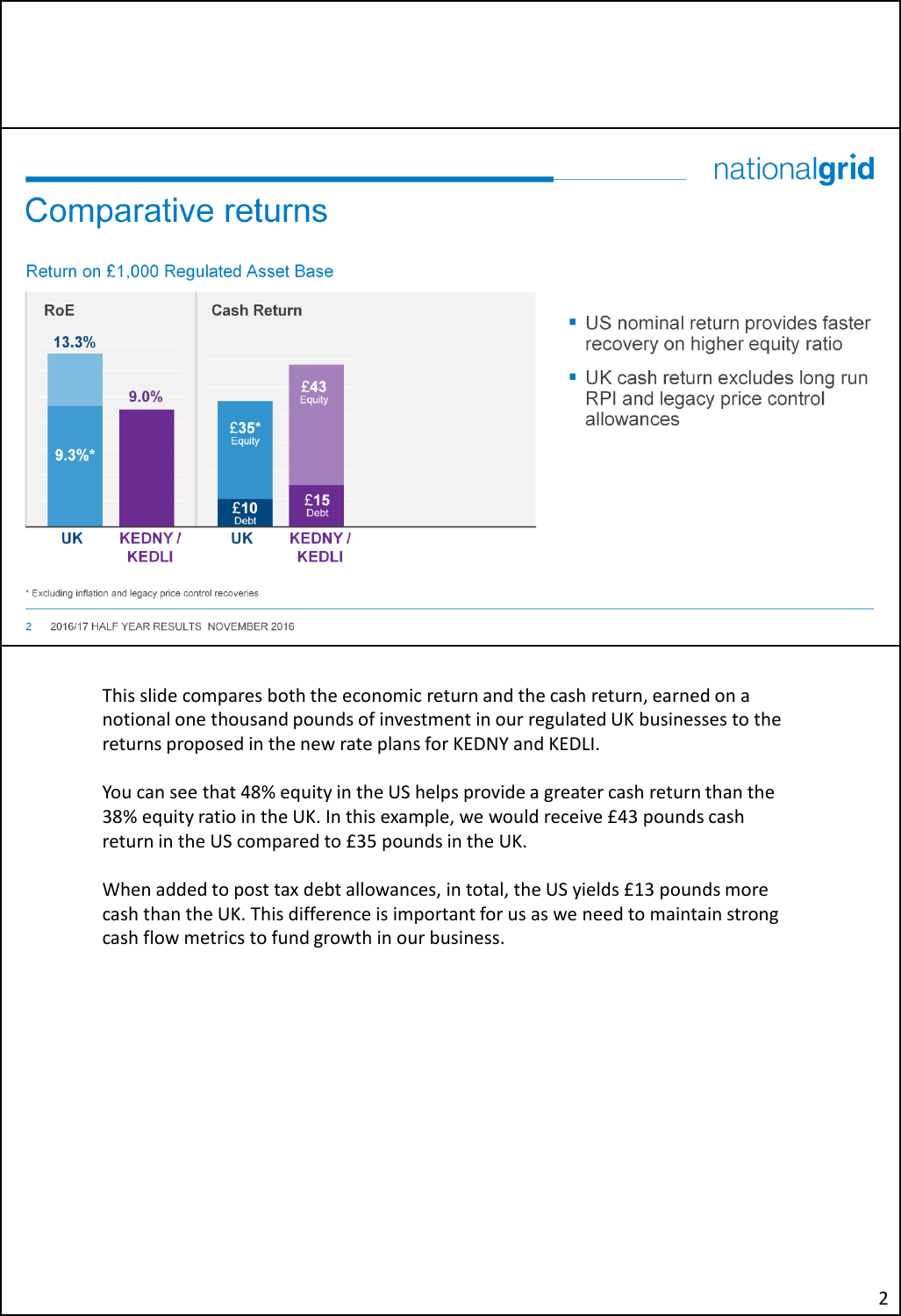## nationalgrid

## **Comparative returns**



#### Return on £1,000 Regulated Asset Base

" Total returns on equity differ

- Nominal regulation in US provides a faster cash return
- Total returns are higher in the UK as customer bill impact of RPI is deferred

2016/17 HALF YEAR RESULTS NOVEMBER 2016  $\mathbf{B}$ 

> Obviously in the US, we do not have the benefit of inflation protection which is a key feature of UK regulation. In the UK, inflation is recovered through an uplift to the RAV and returned over the life of the assets, which keeps the company whole. For reporting purposes, we use a long term average 3% RPI even though actual inflation rates have been below this for the past few years. By adding UK inflation to the total, you can see that this tips the total return on an economic basis in favour of the UK, as shareholders are compensated for accepting less cash from customers today.

As a reminder, many of the UK incentives benefit the customer through sharing mechanisms. These have helped us to generate £330 million pounds of savings for customers in the first 3 years of RIIO.

Again, this is a very high level example of the economic impact of the key differences of our UK and US regulatory frameworks. Of course, the key is to make sure we deliver against these downstate New York rate plans and we are confident we can do this. I also appreciate there are other differences, for example deferrals in the US and fast / slow money in the UK which I've ignored in this example.